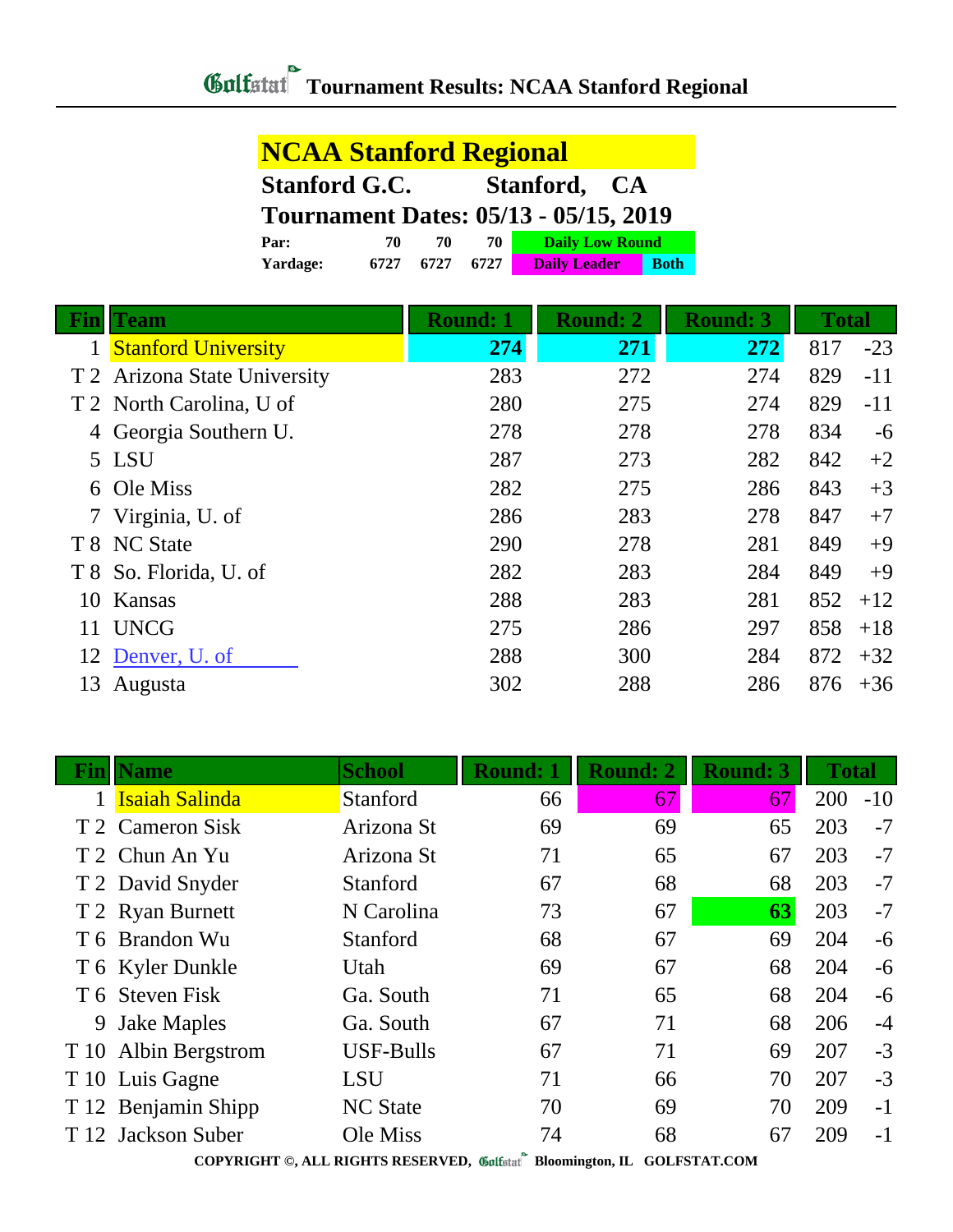## **Gulfatat** Tournament Results: NCAA Stanford Regional

|      | <b>Fin</b> Name           | <b>School</b>    | <b>Round: 1</b> | <b>Round: 2</b> | <b>Round: 3</b> | <b>Total</b> |      |
|------|---------------------------|------------------|-----------------|-----------------|-----------------|--------------|------|
|      | T 12 Josh Martin          | N Carolina       | 68              | 70              | 71              | 209          | $-1$ |
| T 15 | <b>Ashton Poole</b>       | Virginia         | 73              | 64              | 73              | 210          | E    |
| T 15 | <b>Colin Bowles</b>       | Ga. South        | 69              | 71              | 70              | 210          | E    |
| T 17 | <b>Jack Gnam</b>          | Ole Miss         | 71              | 70              | 70              | 211          | $+1$ |
| T 17 | <b>Philip Barbaree</b>    | LSU              | 68              | 68              | 75              | 211          | $+1$ |
| T 17 | Stephen Franken           | <b>NC State</b>  | 72              | 69              | 70              | 211          | $+1$ |
| T 17 | <b>Thomas Walsh</b>       | Virginia         | 71              | 72              | 68              | 211          | $+1$ |
| T 21 | <b>Andrew Orischak</b>    | Virginia         | 70              | 72              | 70              | 212          | $+2$ |
| T 21 | Ben Sigel                 | Kansas           | 73              | 70              | 69              | 212          | $+2$ |
| T 21 | <b>Cal McCoy</b>          | Denver           | 68              | 73              | 71              | 212          | $+2$ |
| T 21 | <b>Jeff Doty</b>          | Kansas           | 74              | 67              | 71              | 212          | $+2$ |
| T 21 | Nick Lyerly               | <b>UNCG</b>      | 68              | 72              | 72              | 212          | $+2$ |
| T 21 | Sarut Vongchaisit         | Ole Miss         | 66              | 69              | 77              | 212          | $+2$ |
| T 27 | <b>Austin Hitt</b>        | N Carolina       | 75              | 68              | 70              | 213          | $+3$ |
| T 27 | <b>Blake Wagoner</b>      | Arizona St       | 69              | 74              | 70              | 213          | $+3$ |
| T 27 | Cecil Wegener             | Ole Miss         | 71              | 68              | 74              | 213          | $+3$ |
|      | T 27 Dougie Ergood        | N Carolina       | 66              | 77              | 70              | 213          | $+3$ |
| T 27 | <b>Michael Sanders</b>    | <b>LSU</b>       | 74              | 70              | 69              | 213          | $+3$ |
| T 27 | Ryoto Furuya              | <b>USF-Bulls</b> | 71              | 68              | 74              | 213          | $+3$ |
| T 33 | <b>Austin Squires</b>     | Cincinnati       | 69              | 69              | 76              | 214          | $+4$ |
| T 33 | <b>Ben Carr</b>           | Ga. South        | 71              | 71              | 72              | 214          | $+4$ |
| T 33 | <b>Guillaume Fanonnel</b> | <b>ULM</b>       | 68              | 76              | 70              | 214          | $+4$ |
| T 33 | <b>Jack Rhea</b>          | <b>ETSU</b>      | 72              | 70              | 72              | 214          | $+4$ |
|      | T 33 Jake Vincent         | So. Utah         | 64              | 79              | 71              | 214          | $+4$ |
|      | T 38 Andy Spencer         | Kansas           | 70              | 73              | 72              | 215          | $+5$ |
|      | T 38 Brett Barron         | Ga. South        | 72              | 71              | 72              | 215          | $+5$ |
|      | T 38 Kyle Flexsenhar      | USF-Bulls        | 74              | 72              | 69              | 215          | $+5$ |
|      | T 38 Luke Gifford         | <b>USF-Bulls</b> | 71              | 72              | 72              | 215          | $+5$ |
|      | T 38 Zack Swanson         | <b>UNCG</b>      | 71              | 69              | 75              | 215          | $+5$ |
|      | T 43 Christian Salzer     | <b>NC State</b>  | 73              | 74              | 69              | 216          | $+6$ |
| T 43 | Daulet Tuleubayev         | Stanford         | 73              | 69              | 74              | 216          | $+6$ |
|      | T 43 Harry Hillier        | Kansas           | 74              | 73              | 69              | 216          | $+6$ |
| T 43 | <b>Henry Shimp</b>        | Stanford         | 73              | 75              | 68              | 216          | $+6$ |
|      | T 43 Mason Andersen       | Arizona St       | 74              | 70              | 72              | 216          | $+6$ |
|      | T 48 Alex del Rey         | Arizona St       | 76              | 68              | 73              | 217          | $+7$ |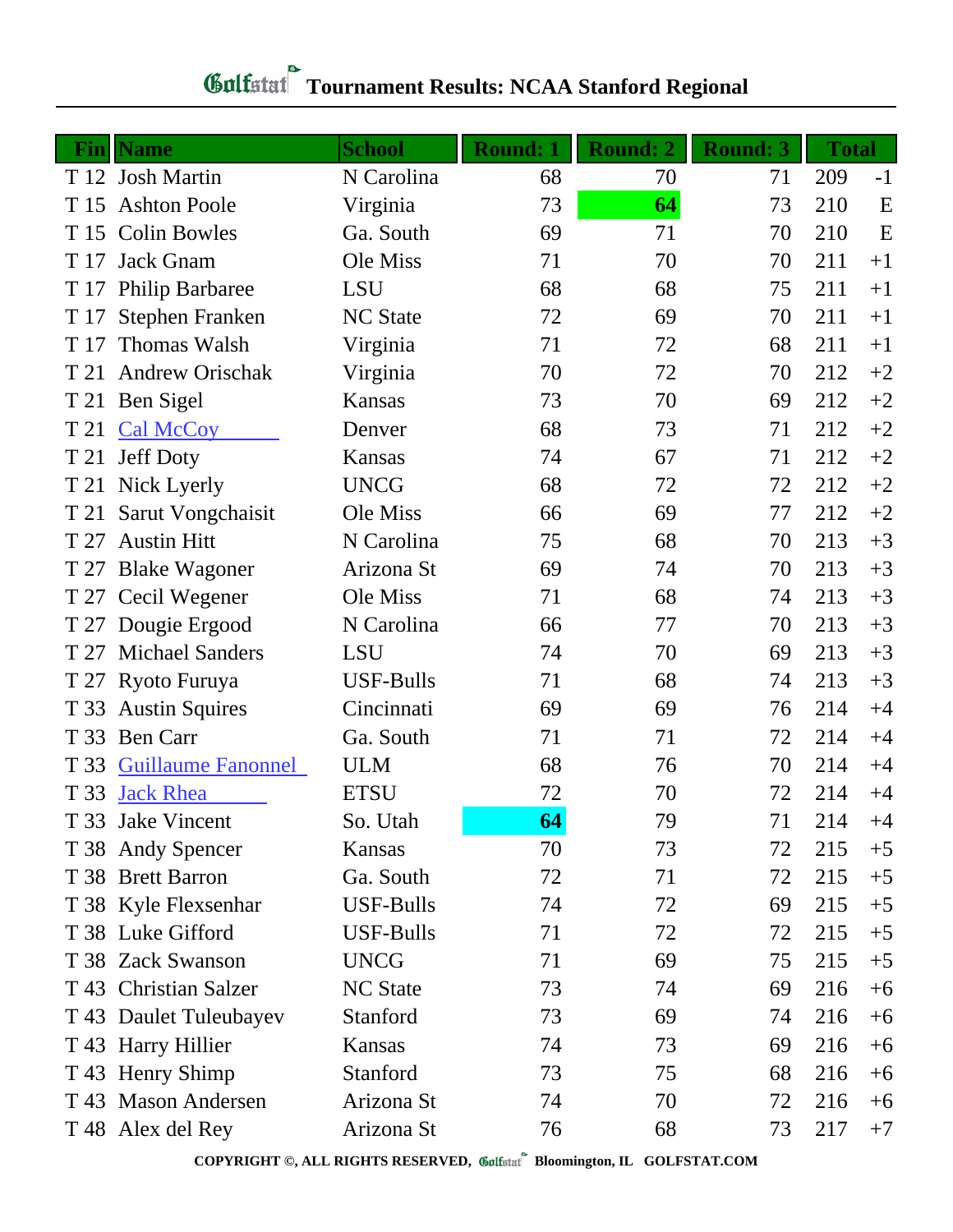| <b>Gulfstat</b> Tournament Results: NCAA Stanford Regional |  |
|------------------------------------------------------------|--|

| Finl            | <b>Name</b>              | <b>School</b>    | <b>Round: 1</b> | Round: 2 | <b>Round: 3</b> | <b>Total</b> |
|-----------------|--------------------------|------------------|-----------------|----------|-----------------|--------------|
|                 | T 48 Bryce Hendrix       | <b>UNCG</b>      | 69              | 72       | 76              | 217<br>$+7$  |
|                 | T 48 Jonathan Brightwell | <b>UNCG</b>      | 67              | 73       | 77              | 217<br>$+7$  |
|                 | T 48 Riley Elmes         | LMU-CA           | 69              | 74       | 74              | 217<br>$+7$  |
| T 48            | Viktor Lindgren          | Augusta          | 72              | 72       | 73              | $+7$<br>217  |
|                 | T 53 David Morgan        | Virginia         | 75              | 76       | 67              | 218<br>$+8$  |
| T 53            | <b>Easton Paxton</b>     | <b>NC State</b>  | 78              | 66       | 74              | $+8$<br>218  |
| T 53            | <b>Gustav Andersson</b>  | Augusta          | 76              | 69       | 73              | $+8$<br>218  |
| T 53            | <b>James Nicholas</b>    | Yale             | 75              | 70       | 73              | 218<br>$+8$  |
|                 | T 57 Charlie Hillier     | Kansas           | 71              | 74       | 74              | $+9$<br>219  |
|                 | T 57 Ryan Gerard         | N Carolina       | 73              | 70       | 76              | $+9$<br>219  |
|                 | T 57 Trey Winstead       | <b>LSU</b>       | 77              | 69       | 73              | $+9$<br>219  |
| T 60            | <b>Esteban Missura</b>   | Denver           | 76              | 75       | 69              | 220<br>$+10$ |
| T 60            | Jimmie Massie            | Virginia         | 72              | 75       | 73              | 220<br>$+10$ |
| T 60            | <b>Teddy Zinsner</b>     | Yale             | 73              | 74       | 73              | 220<br>$+10$ |
| T <sub>63</sub> | Adam Walden              | Augusta          | 77              | 77       | 67              | 221<br>$+11$ |
|                 | T 63 Harrison Rhoades    | <b>NC State</b>  | 75              | 74       | 72              | $221 + 11$   |
| T <sub>65</sub> | Amadeo Figus             | <b>USF-Bulls</b> | 73              | 73       | 76              | $222 + 12$   |
| T <sub>65</sub> | <b>Shiso Go</b>          | <b>ETSU</b>      | 71              | 72       | 79              | $222 + 12$   |
| T 67            | Alex van Wyk             | Augusta          | 77              | 72       | 74              | $223 + 13$   |
| T 67            | <b>Carson Griggs</b>     | Denver           | 75              | 75       | 73              | 223<br>$+13$ |
|                 | T 67 Nathan Jeansonne    | <b>LSU</b>       | 74              | 79       | 70              | $223 + 13$   |
| T 70            | <b>Grant Powell</b>      | <b>UNCG</b>      | 75              | 75       | 74              | $224 + 14$   |
| T 70            | Josh Seiple              | Ole Miss         | 79              | 70       | 75              | $224 + 14$   |
| 72              | <b>John Sand</b>         | Denver           | 74              | 80       | 71              | $225 + 15$   |
| 73              | Alex Shead               | Augusta          | 78              | 75       | 73              | $226 + 16$   |
| 74              | <b>Eric Hagen</b>        | Denver           | 71              | 77       | 80              | $228 + 18$   |
| 75              | <b>Alex Lee</b>          | Fresno St.       | 75              | 80       | 74              | $229 + 19$   |

Round: 1 Round: 2 Round: 3 Total

| <b>TEAM STATISTICS:</b> |        |              |                      |  |
|-------------------------|--------|--------------|----------------------|--|
| Average Score:          | 284.23 |              | 280.38 281.31 281.97 |  |
| Rounds Below Par:       |        |              |                      |  |
| Rounds Even Par:        |        | $\mathbf{U}$ |                      |  |
| Rounds Above Par:       |        |              |                      |  |